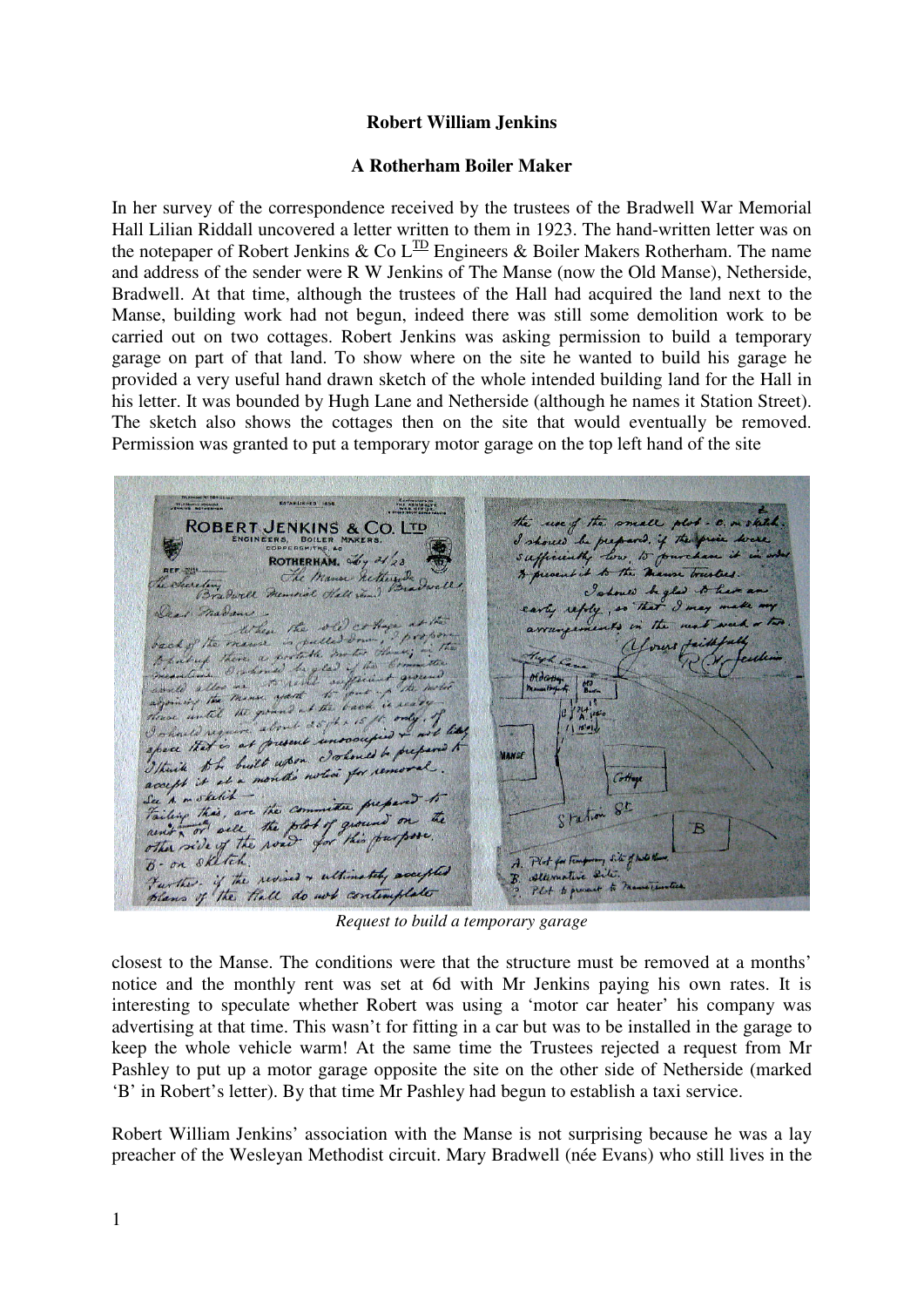village remembers hearing Robert Jenkins preach and his wife Lillie May was Mary's first Sunday school teacher. In the 1911 census however the family were resident in Rotherham.

Robert William Jenkins had joined the 2<sup>nd</sup> Volunteer Battalion of the York and Lancs. Regiment in 1898. In 1899/1900 he was on draft for the Boer War attached to the  $6<sup>th</sup>$ Provisional Battalion of the Regiment. He was based at Fermoy, near Cork, Eire. Apparently, his battalion was standing by for draft to Africa when the Second Boer War ended. On the  $25<sup>th</sup>$  April 1900 he was appointed  $2<sup>nd</sup>$  Lieutenant in the  $2<sup>nd</sup>$  Volunteer Battalion of the York and Lancs. In the years before WW1 he remained with the Volunteer Battalion serving 'At Home'. In 1904 he was promoted to Lieutenant and on the  $17<sup>th</sup>$  September 1908 he was promoted to Captain. In February 1912 he was appointed Secretary of the Rotherham Branch Committee of the National Reserve. Then in  $9^{th}$  September 1914 barely a month after the declaration of war Robert William Jenkins was recalled to the  $5<sup>th</sup>$  Btn. York and Lancs. (10<sup>th</sup> Corps Cycle Btn.) and reappointed Captain. It seems that in 1915 he moved his family to Bradwell it is said to protect them from the expected Zeppelin raids on Sheffield and Rotherham. They remained in Bradwell until 1930. One of Robert William's earlier posts on rejoining the Army was that of a recruiting officer based in Bradwell. The first mention of Robert Jenkins to be found in the collection of newspaper cuttings about Bradwell held by the Bradwell Historical Society (BHS) comes on 24<sup>th</sup> July 1915. During a visit home on leave Captain Jenkins gave a talk on 'Stonewall Jackson' to the scholars and teachers of the Wesleyan Sunday School.

Captain Jenkins' visits home to Bradwell continued to be recorded in the newspaper cuttings in the course of the war. At the same time the activities in the village of his wife and especially daughter Edna and later daughter (Clarice) Jean were noted, almost all associated with activities of the Wesleyan Methodists. Thus in January 1915 Lillie May Jenkins seconded the vote of thanks to Mrs Barber on the occasion of the distribution of prizes to Wesleyan children. (Mrs Barber was the grandmother of later Chancellor of the Exchequer Tony Barber and best-selling novelist Noel Barber.) The following year Edna Jenkins who was about 8 at the time won several prizes at the Wesleyan children's exhibition including one for her pudding making. Edna was also credited with winning a prize in the egg and spoon race and with captaining a girl's tug-of-war team.



*Captain Robert William Jenkins 1918*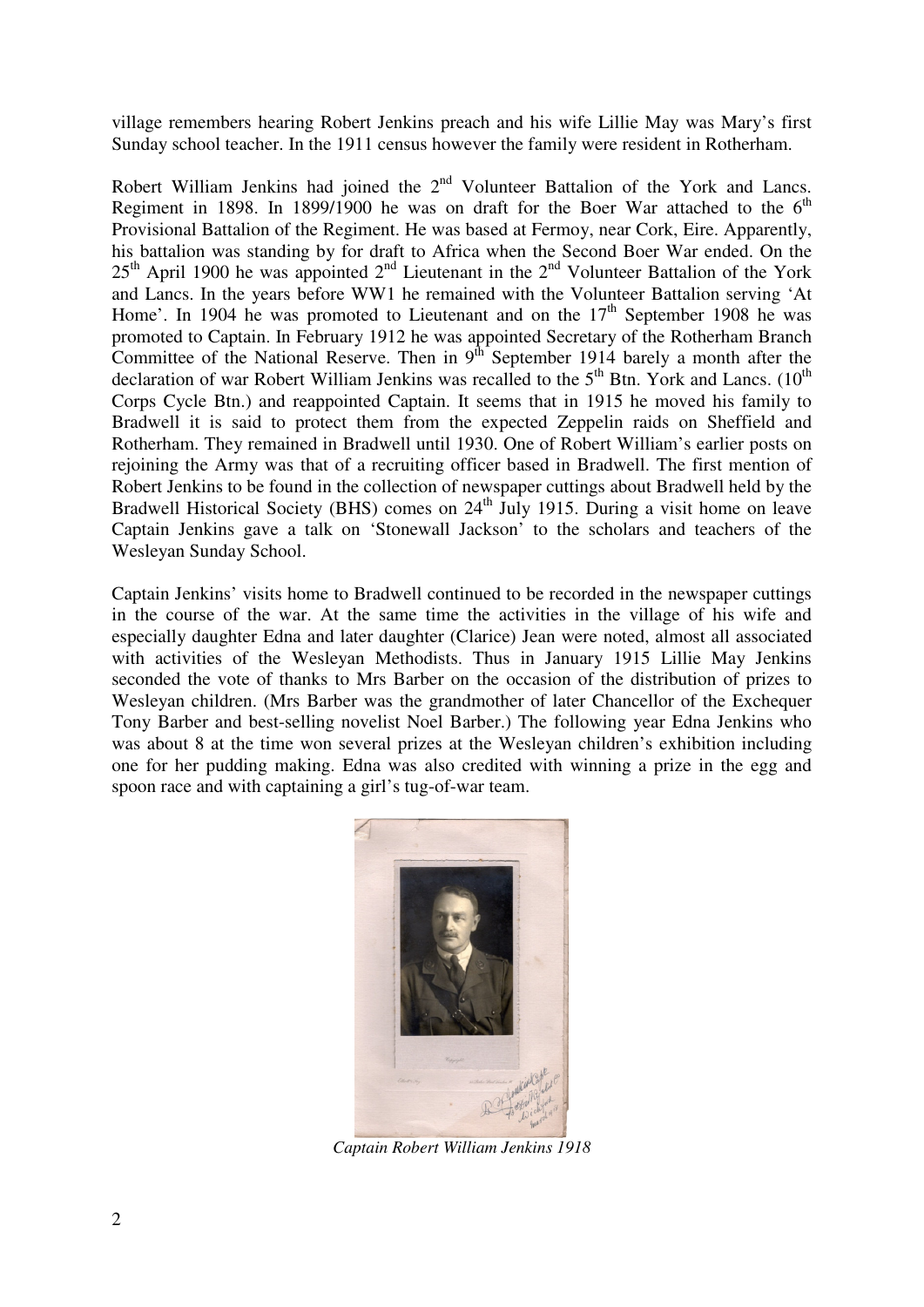After home Army duties for much of the war Robert William finally arrived in France with the Army Cyclists Corps on  $15<sup>th</sup>$  July 1918. He joined the Censor Staff at Boulogne-sur-Mer on  $27<sup>th</sup>$  October 1918 and was appointed Head Censor on  $7<sup>th</sup>$  August 1919, dealing with Postal Censorship. However, his role may have been wider because, as well as being fluent in German and French, there are references to the fact that he could read 'bad German handwriting'. On 13<sup>th</sup> November 1918 he was appointed temporary Major. In December 1918 he was back at home "awaiting embarkation orders" to join the North Russia Expeditionary Force (NREF). During this visit to Bradwell he managed to preside over an entertainment when daughters Jean made a speech and Edna played a piano duet with Winnie Bennett. He also found time to propose a vote of thanks to MP (for West Derbyshire) Mr C.F. White. Then, recalled to duty, he was seconded to the Intelligence Special List and joined the NREF under General Ironside.



*General Ironside at Archangel 1919* 

At that time the UK were seeking to provide support for the White Russians against the Bolsheviks. Robert William left the UK on 21<sup>st</sup> January 1919 and landed in North Russia on 30<sup>th</sup> January 1919. He was employed first as a Field Censor and later as the Head Censor, Field Section, based in Archangel. He returned to the UK in September 1919 and was "disembodied" (demobilised) on 28<sup>th</sup> October 1919 although he didn't formally resign from the Army until  $4<sup>th</sup>$  October 1920.

However, his army service didn't end there. In a letter dated 14<sup>th</sup> April, 1921 he was asked by the Captain and Adjutant of what was by then the  $5<sup>th</sup>$  York and Lancs. Battalion Defence Force "because of the current situation" to

'report for duty with the Battalion as soon as possible. This would require a certain amount of your time, and if convenient all your time, but every consideration will be given to your business so long as the situation allows. You will be taken on the strength of the Battalion on your arrival and be given the rank of Captain.'

The 'situation' referred to was the declaration of a state of emergency on  $31<sup>st</sup>$  March that year after a coal miners' strike had been called. The length of this period of service is not recorded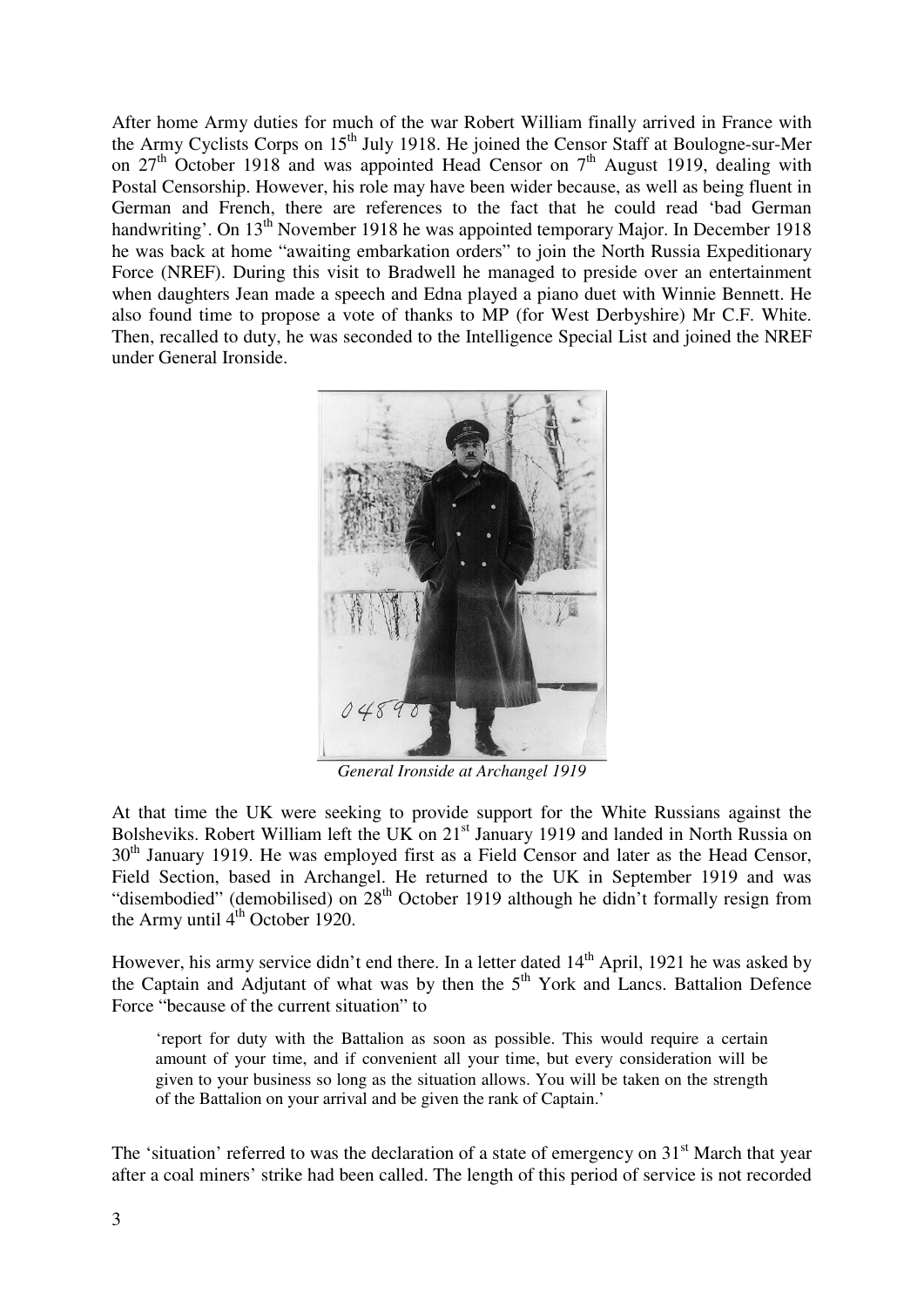but as was to be expected it did not take him abroad. The final reference we have to his army service was that he transferred to the Territorial Reserve on  $16<sup>th</sup>$  June 1946 at the age of 48

Following his demobilization he quickly became prominent once more in the life of the village. But in 1930 his family moved to 35 Hastings Avenue, Sheffield. However in a document dated 1934 the name of R W Jenkins appears among the list of trustees of the Manse in Bradwell. In 1939 Robert was listed as a Steel Works Director. His address remained 35 Hastings Avenue when he died in the Royal Infirmary, Sheffield in 1966.



*Robert William Jenkins 1945-50* 

The making of boilers had a long history in the Jenkins family. In the registration of the baptism of Robert Jenkins at St Anne's Church, Bitton in Gloucestershire in 1828 the occupation of his father Peter is given as boilermaker. In fact thirteen years later in the 1841 census (the first full national census) the occupation of both father and son is stated to be that of boiler maker. Unfortunately the occupation of Peter's father Job was not stated when the former was baptised in 1807 but thereafter Job was described as being a miner and then a market gardener. So boiler making by the Jenkins family seems to have started early in the 19C in Gloucestershire. William Jenkins, the son of Peter is also shown as a boiler maker in Gloucestershire in 1841. In 1848 Robert Jenkins (Peter's son) was employed at William Patterson's packet yard in Bristol where both he and his father were employed in making, apart from other items, the boilers for the SS *Great Britain*. After completing his apprenticeship at the Avonside Engineering Works also in Bristol Robert travelled throughout South Wales, Somerset, Gloucestershire and Wiltshire working on boilers in various collieries. In 1852 he went north to work for a time at the Codnor works of the Butterley Iron Co. in South Derbyshire, and shortly afterwards took up a post preparing tools for boiler making with the firm of Isaac Dodds & Son in Rotherham.



*The boilers of the SS Great Britain*